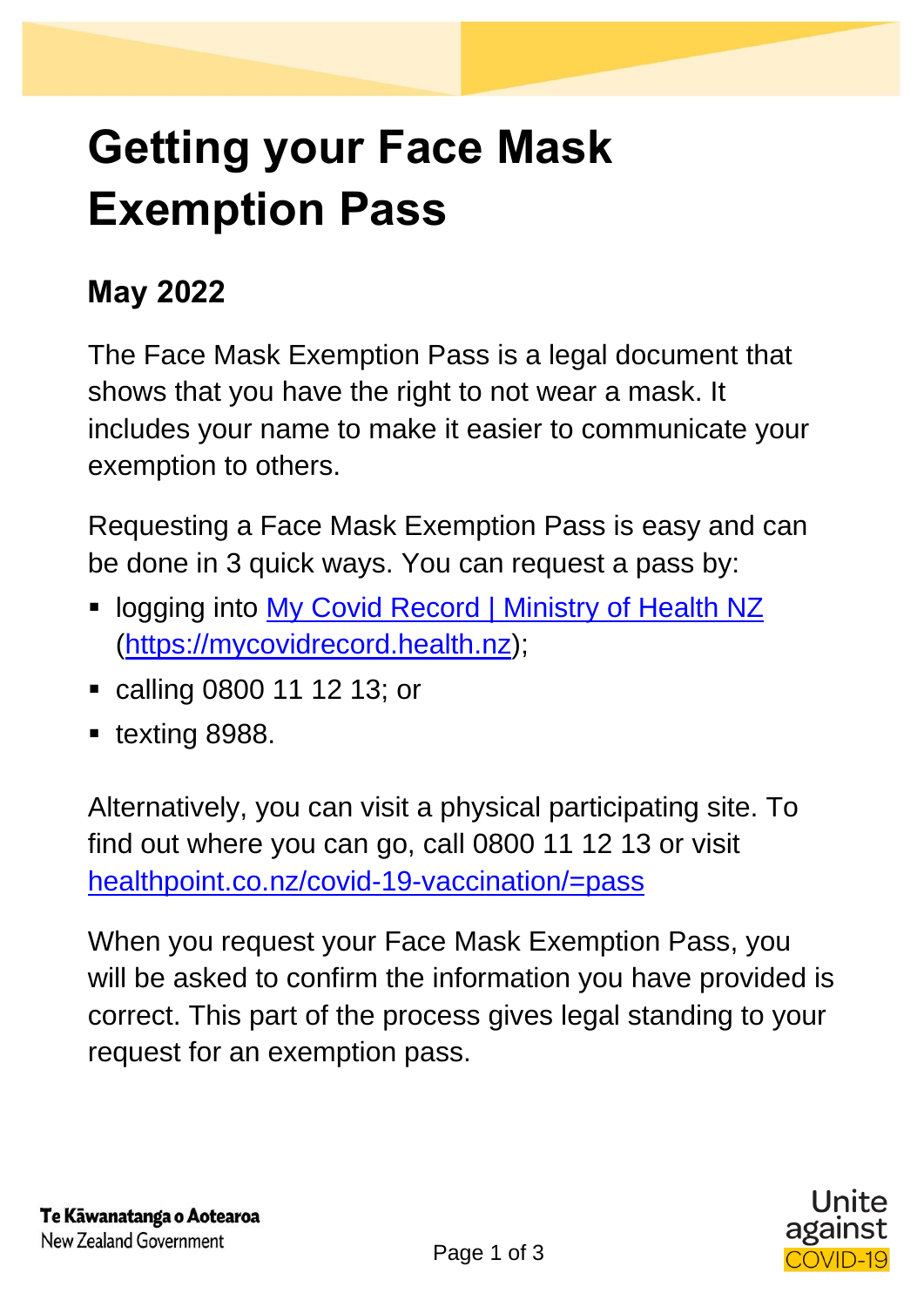Your pass can either be emailed or posted to you. If your pass is emailed to you, you can print and cut it out.

If you ask for the pass to be posted out to you, it comes on an envelope sized piece of paper.

Both the emailed and print version of the pass include guide lines which cut off the top corner off the pass. When your pass is facing you with your name at the top, it will be the top right corner that is removed. This is so it can be easily distinguished between other cards or passes you will have.

## **Applying for a Face Mask Exemption Pass**

You can get a Face Mask Exemption Pass by internet, phone, text or in person at a participating COVID-19 vaccinating site.

**1. Internet:** Log in to [My Covid Record | Ministry of Health](https://mycovidrecord.health.nz/)  [NZ](https://mycovidrecord.health.nz/) [\(https://mycovidrecord.health.nz\)](https://mycovidrecord.health.nz/). Under the heading 'I want to', select 'Request a COVID-19 face mask exemption pass'. You will select your reason(s) for requesting an exemption pass. You will be asked to confirm the information you have provided is correct. Make sure your contact details, including your email address are correct.

Your exemption pass will be emailed to you as a PDF that you can print and keep with you.

*https://mohgovtnz-my.sharepoint.com/personal/cara\_pollock\_health\_govt\_nz/Documents/Documents/BAU/Getting-your-Face-Mask-*